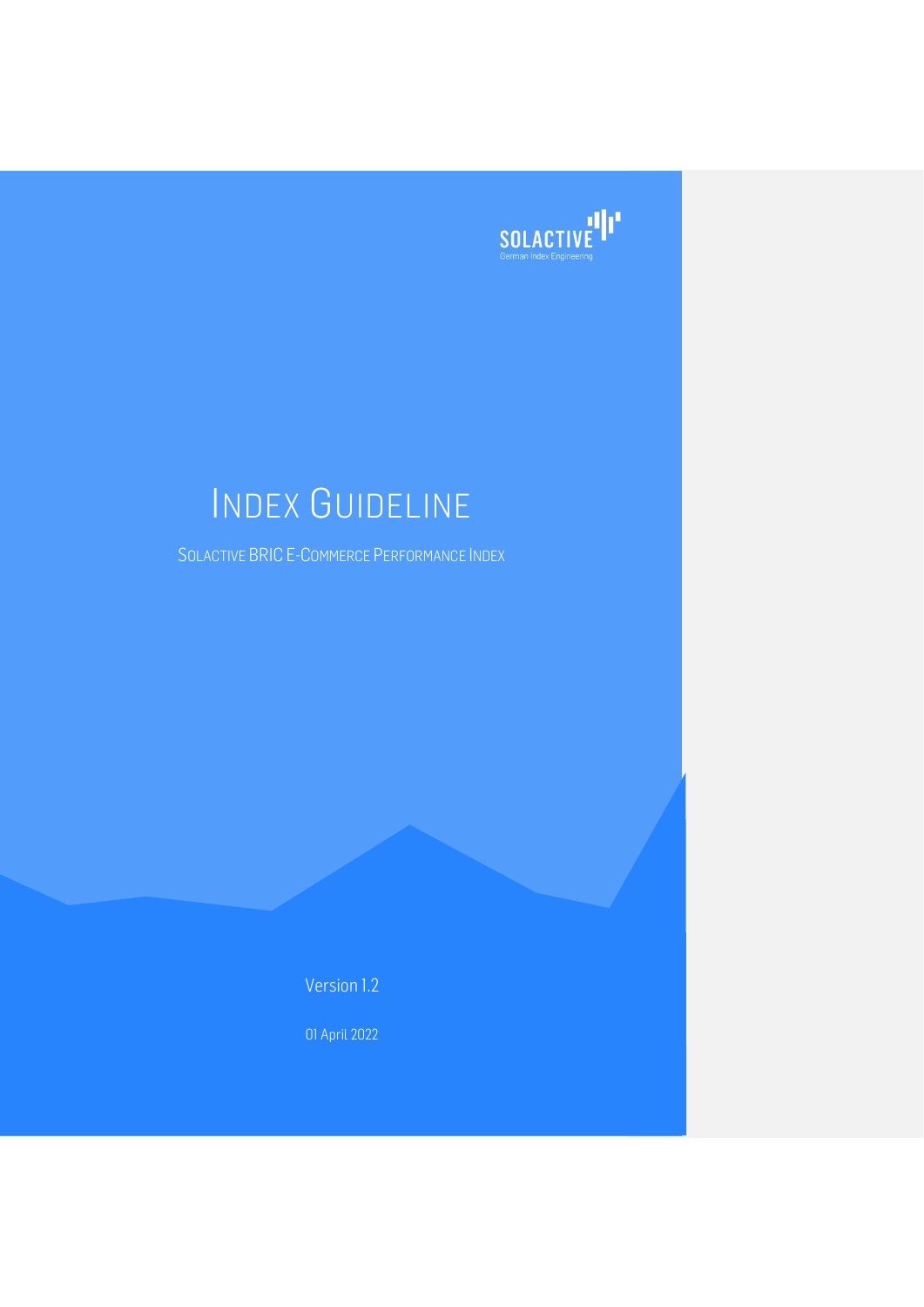# 业

### TABLE OF CONTENTS

| 1.   |  |  |  |
|------|--|--|--|
| 1.1. |  |  |  |
| 1.2. |  |  |  |
| 1.3. |  |  |  |
| 1.4. |  |  |  |
| 1.5. |  |  |  |
| 2.   |  |  |  |
| 2.1. |  |  |  |
| 2.2. |  |  |  |
| 2.3. |  |  |  |
| 3.   |  |  |  |
| 3.1. |  |  |  |
| 3.2. |  |  |  |
| 4.   |  |  |  |
| 4.1. |  |  |  |
| 4.2. |  |  |  |
| 4.3. |  |  |  |
| 4.4. |  |  |  |
| 4.5. |  |  |  |
| 4.6. |  |  |  |
| 5.   |  |  |  |
| 5.1. |  |  |  |
| 5.2. |  |  |  |
| 5.3. |  |  |  |
| 5.4. |  |  |  |
| 5.5. |  |  |  |
| 6.   |  |  |  |
|      |  |  |  |

 $\overline{2}$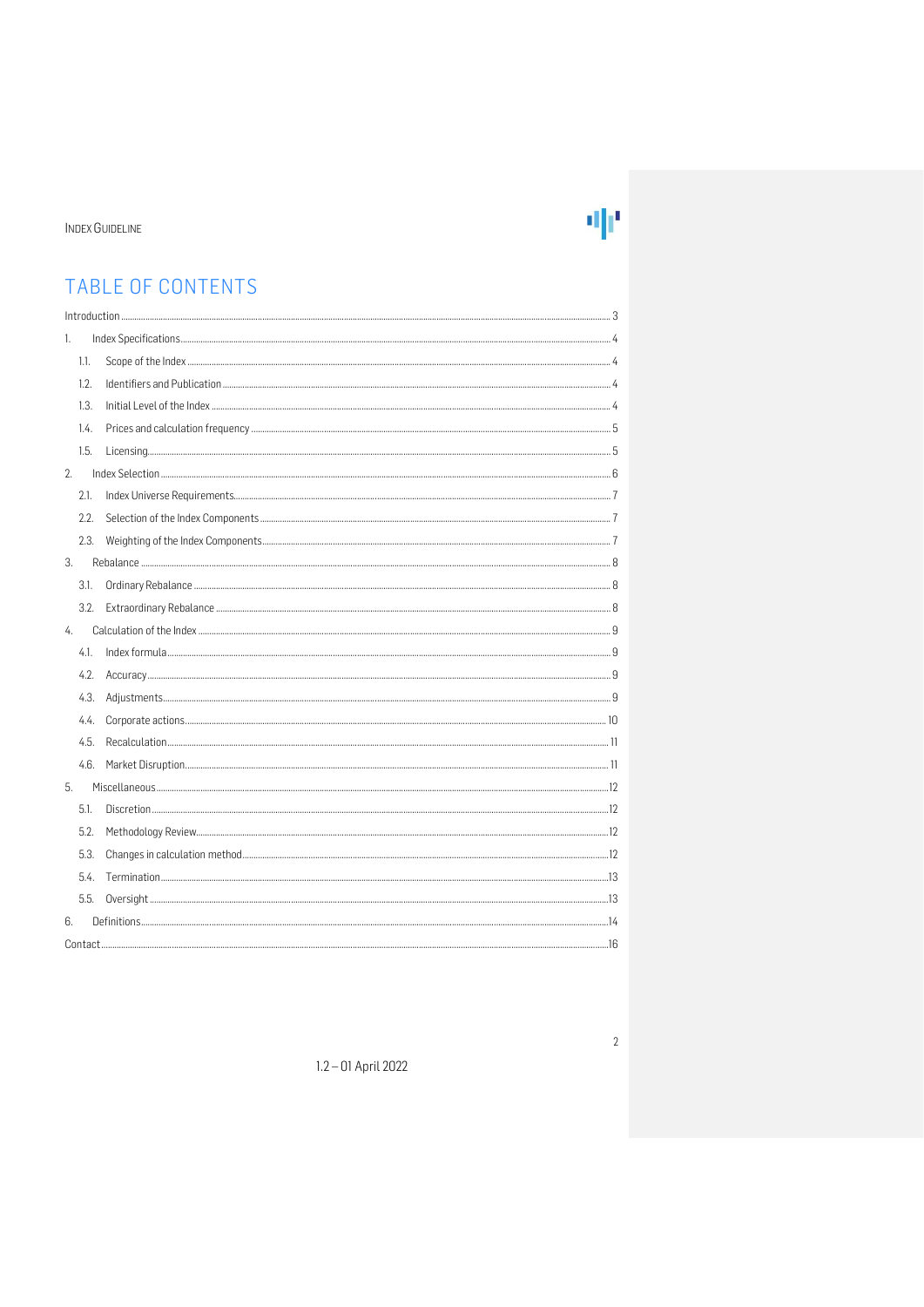

### <span id="page-2-0"></span>**INTRODUCTION**

This document (the "GUIDELINE") is to be used as a guideline with regard to the composition, calculation and maintenance of the Solactive BRIC E-Commerce Performance Index (the "INDEX"). Any amendments to the rules made to the GUIDELINE are approved by the OVERSIGHT COMMITTEE specified in Section 5.5. The INDEX is owned, calculated, administered and published by Solactive AG ("SOLACTIVE") assuming the role as administrator (the "INDEX ADMINISTRATOR") under the Regulation (EU) 2016/1011 (the "BENCHMARK REGULATION" or "BMR"). The name "Solactive" is trademarked.

The text uses defined terms which are formatted with "SMALL CAPS". Such Terms shall have the meaning assigned to them as specified in Section 6 (Definitions).

The GUIDELINE and the policies and methodology documents referenced herein contain the underlying principles and rules regarding the structure and operation of the INDEX. SOLACTIVE does not offer any explicit or tacit guarantee or assurance, neither pertaining to the results from the use of the INDEX nor the level of the INDEX at any certain point in time nor in any other respect. SOLACTIVE strives to the best of its ability to ensure the correctness of the calculation. There is no obligation for SOLACTIVE – irrespective of possible obligations to issuers – to advise third parties, including investors and/or financial intermediaries, of any errors in the INDEX. The publication of the INDEX by SOLACTIVE does not constitute a recommendation for capital investment and does not contain any assurance or opinion of SOLACTIVE regarding a possible investment in a financial instrument based on this INDEX.

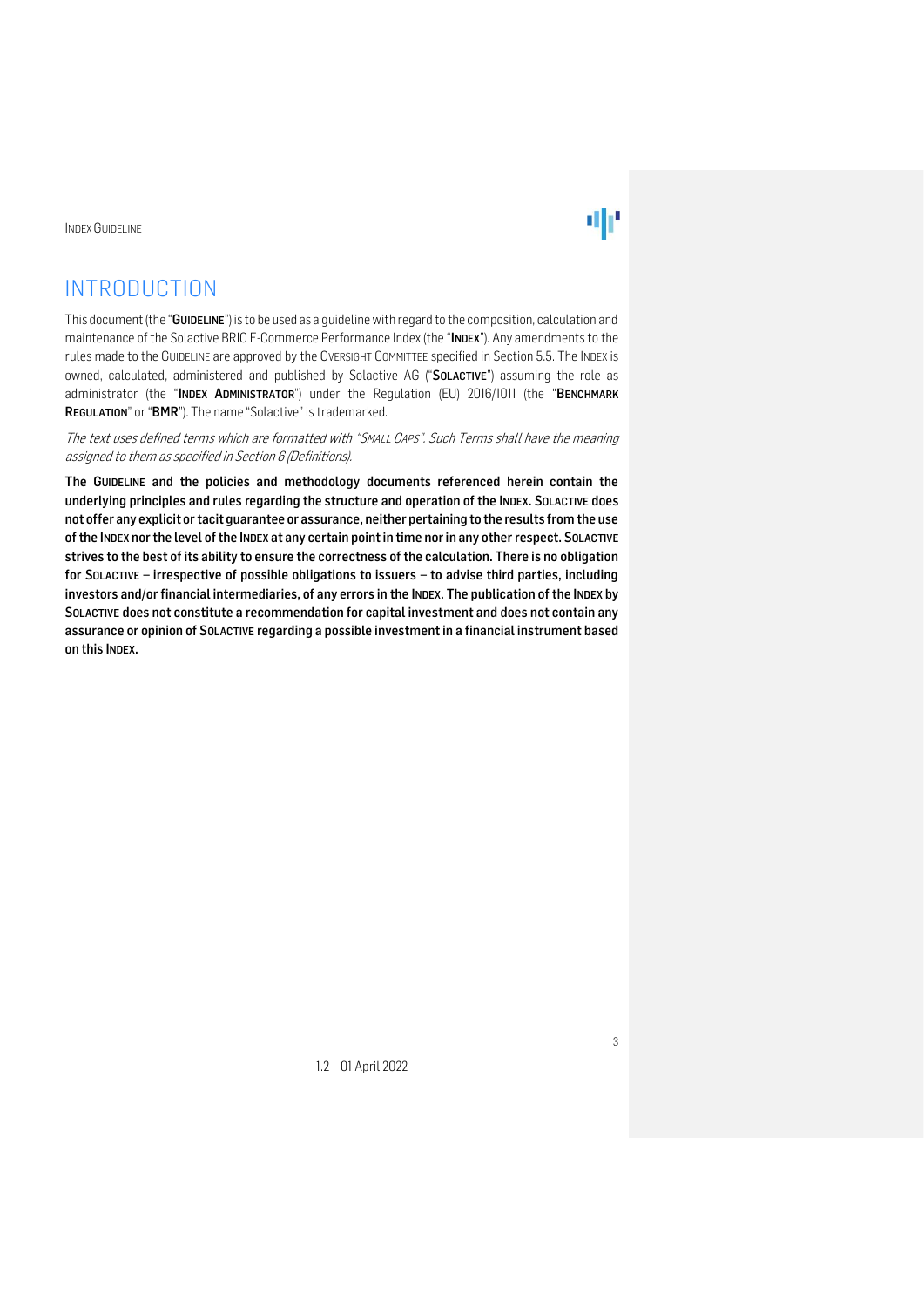## <span id="page-3-0"></span>1. INDEX SPECIFICATIONS

### <span id="page-3-1"></span>1.1. SCOPE OF THE INDEX

| Category              | <b>Description</b>                                        |  |  |
|-----------------------|-----------------------------------------------------------|--|--|
| Asset Class           | Equity                                                    |  |  |
|                       | Representation of companies headquartered in the "BRIC"   |  |  |
| Strategy              | countries (Brazil, Russia, India, China) which are active |  |  |
|                       | in the e-commerce industry.                               |  |  |
| Regional Allocation   | Brazil, Russia, India, China ("Emerging Markets")         |  |  |
| Rebalancing Frequency | Semi-annually                                             |  |  |

### <span id="page-3-2"></span>1.2. IDENTIFIERS AND PUBLICATION

The INDEX is published under the following identifiers:

| <b>Name</b>               | <b>ISIN</b>  | <b>Currency</b> | <b>Type</b> | RIC       | <b>BBG</b> ticker |
|---------------------------|--------------|-----------------|-------------|-----------|-------------------|
| Solactive BRIC E-Commerce | DE000SLA0BE3 | EUR             | $NTR*$      | .SOLBRICE | <b>SOLBRICE</b>   |
| Performance Index         |              |                 |             |           | Index             |

\*NTR means that the Index is calculated as net total return Index as described in the Equity Index Methodology, which is available on the SOLACTIVE website: <https://www.solactive.com/documents/equity-index-methodology/>

The INDEX is published on the website of the INDEX ADMINISTRATOR [\(www.solactive.com\)](http://www.solactive.com/) and is, in addition, available via the price marketing services of Boerse Stuttgart GmbH and may be distributed to all of its affiliated vendors. Each vendor decides on an individual basis as to whether it will distribute or display the INDEX via its information systems.

Any publication in relation to the INDEX (e.g. notices, amendments to the GUIDELINE) will be available at the website of the INDEX ADMINISTRATOR: [https://www.solactive.com/news/announcements/.](https://www.solactive.com/news/announcements/)

### <span id="page-3-3"></span>1.3. INITIAL LEVEL OF THE INDEX

The initial level of the INDEX on the 22/12/2010, the START DATE, is 100. Historical values from the 13/05/2011, the LIVE DATE, will be recorded in accordance with Article 8 of the BMR.

1.2 – 01 April 2022

业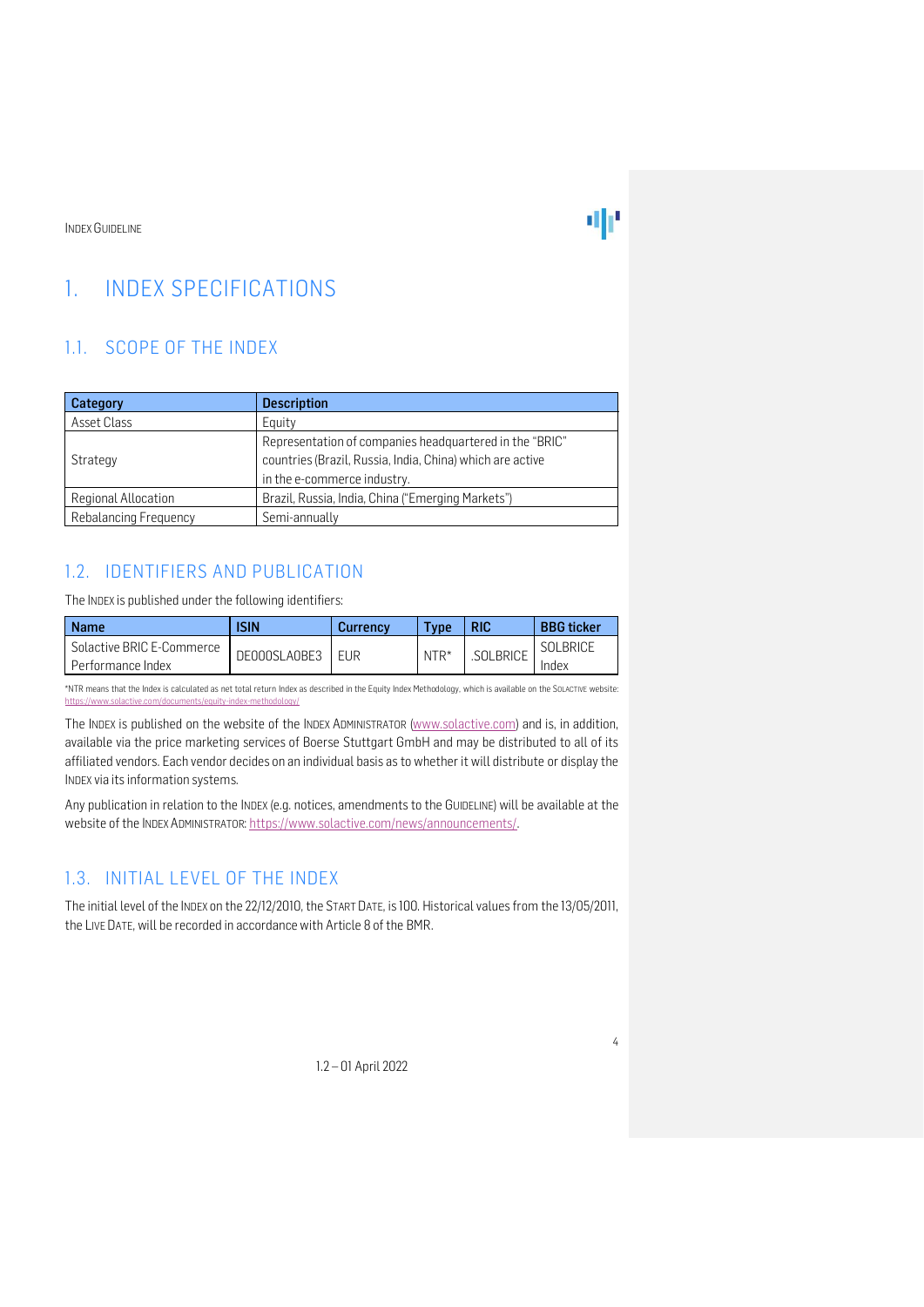

### <span id="page-4-0"></span>1.4. PRICES AND CALCULATION FREQUENCY

The level of the INDEX is calculated on each CALCULATION DAY from 8:00 a.m. to 10:50 p.m. CET based on the TRADING PRICES on the EXCHANGES on which the INDEX COMPONENTS are listed. TRADING PRICES of INDEX COMPONENTS not listed in the INDEX CURRENCY are converted using the current Intercontinental Exchange (ICE) spot foreign exchange rate. Should there be no current TRADING PRICE for an INDEXCOMPONENT, the later of: (i) the most recent CLOSING PRICE; or (ii) the last available TRADING PRICE for the preceding TRADING DAY is used in the calculation.

In addition to the intraday calculation a closing level of the INDEX for each CALCULATION DAY is also calculated. This closing level is based on the CLOSING PRICES for the INDEX COMPONENTS on the respective EXCHANGES on which the INDEX COMPONENTS are listed. The CLOSING PRICES of INDEX COMPONENTS not listed in the INDEX CURRENCY are converted using the current Intercontinental Exchange (the "ICE") spot foreign exchange rate.

#### <span id="page-4-1"></span>1.5. LICENSING

Licenses to use the INDEX as the underlying value for financial instruments, investment funds and financial contracts may be issued to stock exchanges, banks, financial services providers and investment houses by SOLACTIVE.

1.2 – 01 April 2022

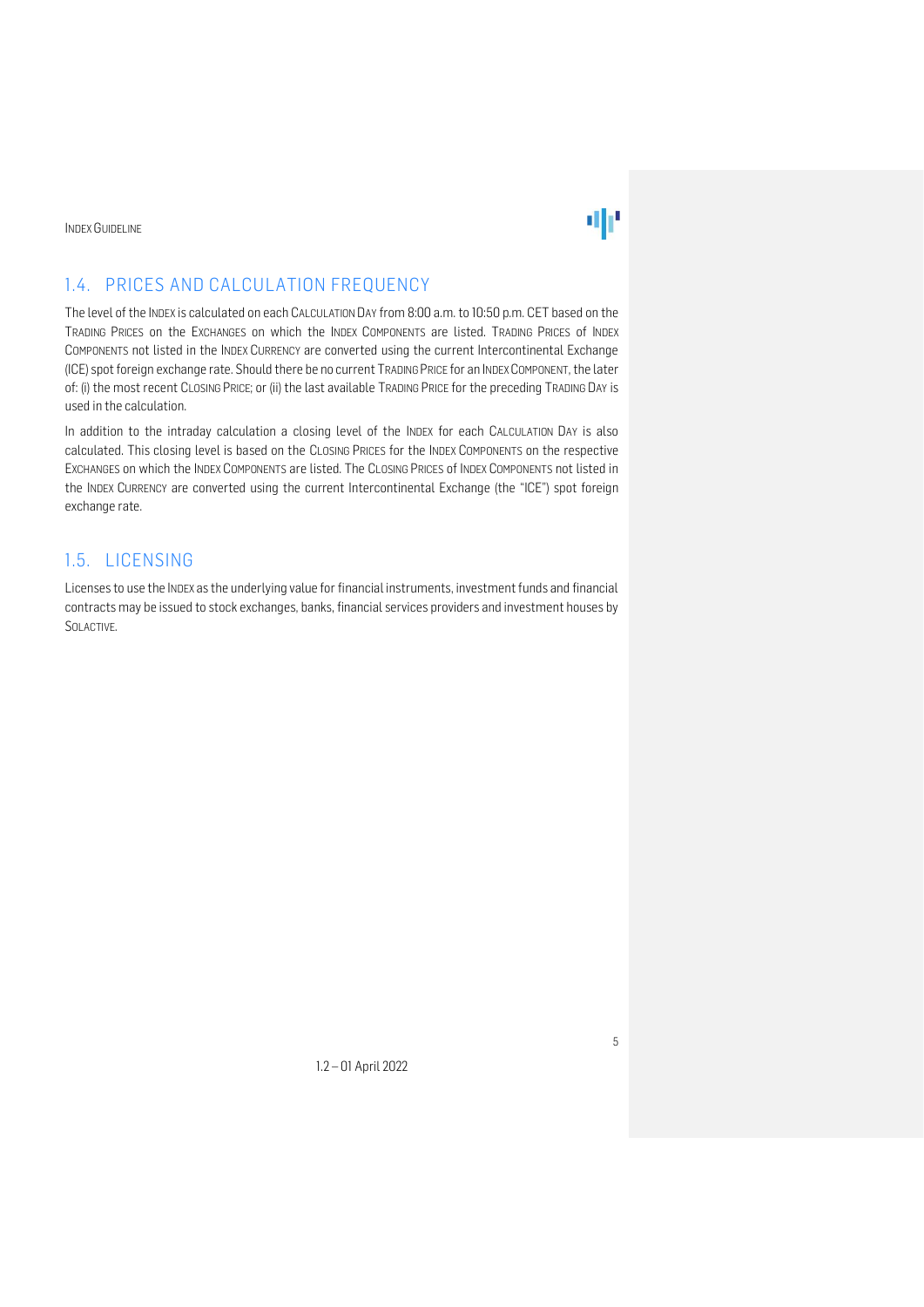## 业

### <span id="page-5-0"></span>2. INDEX SELECTION

On each SELECTION DAY, the INDEX ADMINISTRATOR will revise the composition of the INDEX.

In a first step, the INDEX ADMINISTRATOR determines the INDEX UNIVERSE in accordance with Section 2.1. The INDEX UNIVERSE comprises all those financial instruments which fulfill the INDEX UNIVERSE REQUIREMENTS (as specified in Section 2.1) and will constitute a starting pool from which the components of the INDEX will be selected. Based on this INDEX UNIVERSE, the new composition of the INDEX will be determined by applying the rules outlined in Section 2.2.

Each new INDEX COMPONENT will be assigned a weight as described in Section 2.3.

On the START DATE, the INDEX contained the following INDEX COMPONENTS:

| Company                | <b>ISIN</b>  | Weight     |
|------------------------|--------------|------------|
| MAIL.RU GROUP-GDR REGS | US5603172082 | 12,504937% |
| WIPRO LTD              | INE075A01022 | 25,000000% |
| <b>HCL TECH LTD</b>    | INE860A01027 | 8,641821%  |
| MAKFMYTRIP I TD        | MU0295S00016 | 1,358179%  |
| ALIBABA.COM LTD        | KYG017171003 | 3,010785%  |
| CTRIP.COM-ADR          | US22943F1003 | 2,290736%  |
| SINA CORP              | KYG814771047 | 1,236382%  |
| SOHU.COM INC           | US83408W1036 | 0,954206%  |
| KINGDEE INTL SFT       | KYG525681477 | 0.371173%  |
| MECOX LANE-ADR         | US58403M1027 | 0,280990%  |
| PAO ACUCA-PREF A       | US20440T2015 | 17,495063% |
| TENCENT HOLDINGS LTD   | KYG875721485 | 13,752834% |
| BAIDU INC - SPON ADR   | US0567521085 | 12,660645% |
| 51JOB INC-ADR          | US3168271043 | 0,442249%  |

1.2 – 01 April 2022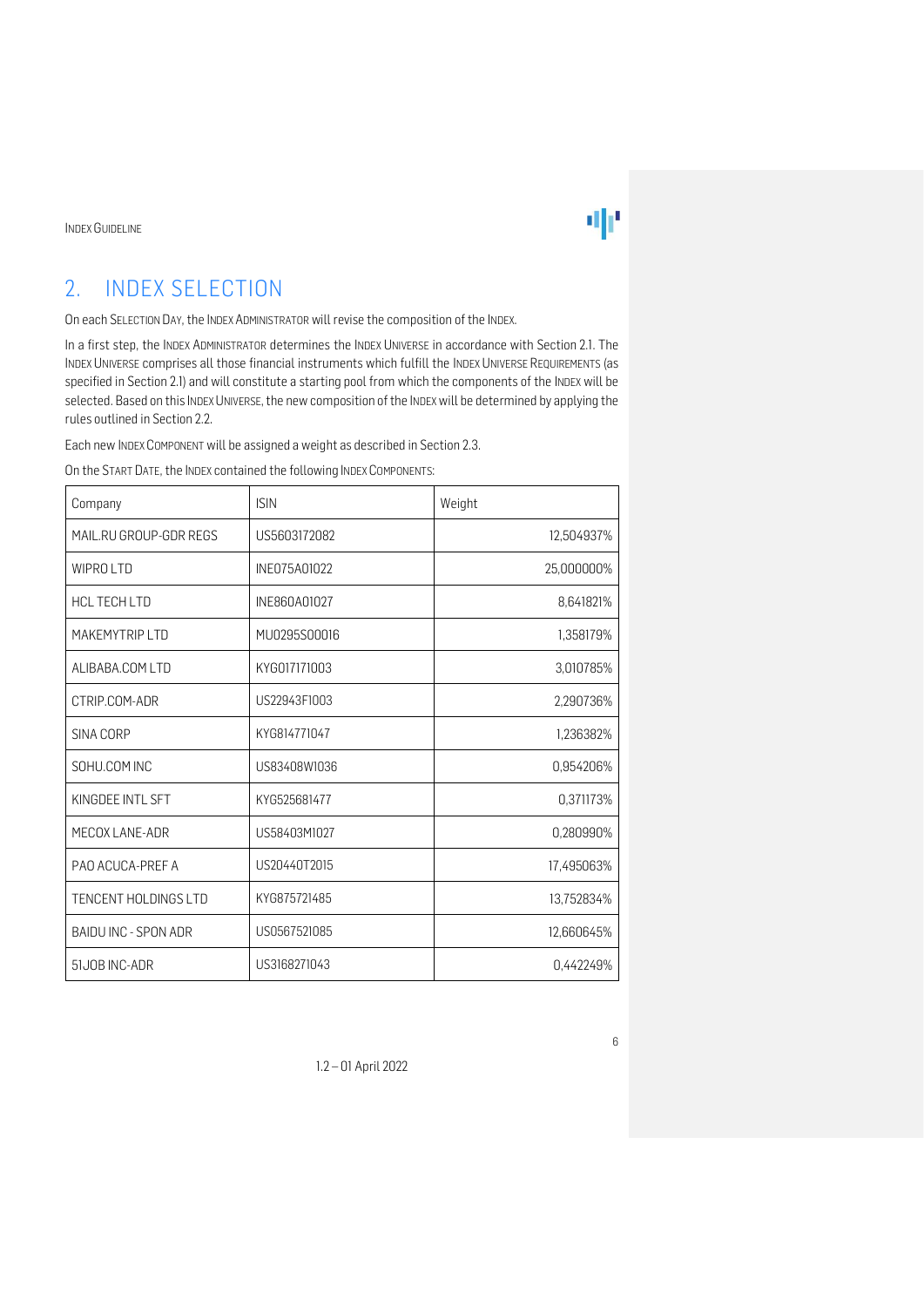### <span id="page-6-0"></span>2.1. INDEX UNIVERSE REQUIREMENTS

The INDEX UNIVERSE is comprised of all financial instruments which fulfill the below requirements

(the "INDEX UNIVERSE REQUIREMENTS") on the SELECTION DAY:

- a) Headquartered in one of the following countries: Brazil, Russia, India, China
- b) Listed on a regulated stock exchange
- c) SHARE CLASS MARKET CAPITALIZATION of at least 800 million USD
- d) AVERAGE DAILY VALUE TRADED over the past 3 months of at least 1 million USD
- e) Sufficient tradability for foreign investors
- f) Active in the E-COMMERCE industry

The determination of the INDEX UNIVERSE is fully rule-based and the INDEX ADMINISTRATOR cannot make any discretionary decisions.

### <span id="page-6-1"></span>2.2. SELECTION OF THE INDEX COMPONENTS

Based on the INDEXUNIVERSE, the initial composition of the INDEX as well as any selection for an ordinary rebalance is determined on the SELECTION DAY in accordance with the following rules (the "INDEX COMPONENT REQUIREMENTS"):

The largest companies as calculated by SHARE CLASS MARKET CAPITALIZATION are selected. Thereof, a maximum of 6 can be from India, up to 9 can be from China, up to 5 can be from Russia and up to 5 can be from India. Should fewer than 25 companies in total be eligible for selection, then the INDEXwill contain respectively fewer than 25 companies.

The selection of the INDEX COMPONENTS is fully rule-based and the INDEX ADMINISTRATOR cannot make any discretionary decision.

### <span id="page-6-2"></span>2.3. WEIGHTING OF THE INDEX COMPONENTS

On each SELECTION DAY each INDEX COMPONENT is assigned a weight according to SHARE CLASS MARKET CAPITALIZATION. The maximum aggregated weight of INDEX COMPONENTS from one country (Brazil, Russia, India, China) is capped at 35% on each SELECTION DAY. The maximum weight of each individual INDEX COMPONENT is capped at 25% on each SELECTION DAY. The capping procedure begins with the country-based capping rule and continues with the individual INDEXCOMPONENT capping rule.

1.2 – 01 April 2022

d | | | | | |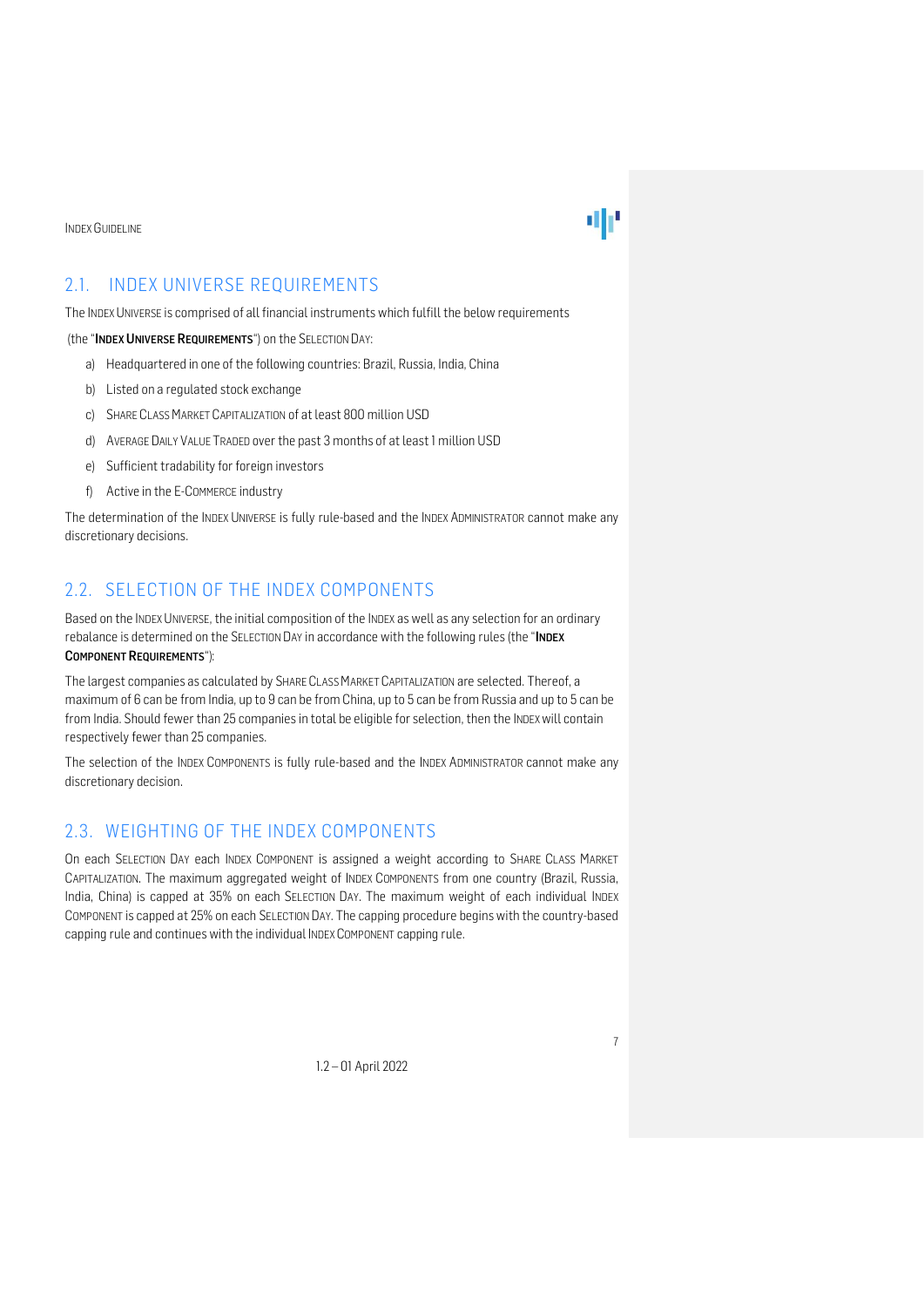## ΦF

### <span id="page-7-0"></span>3. REBALANCE

#### <span id="page-7-1"></span>3.1. ORDINARY REBALANCE

In order to reflect the new selection of the INDEX COMPONENTS determined on the SELECTION DAY (in accordance with Section 2.1 and 2.2) the INDEX is adjusted on the REBALANCE DAY after CLOSE OF BUSINESS.

This is carried out by implementing the weights as determined on the SELECTION DAY.

For more information on the rebalance procedure please refer to the Equity Index Methodology, which is incorporated by reference and available on the Solactive website: [https://www.solactive.com/documents/equity-index-methodology/.](https://www.solactive.com/documents/equity-index-methodology/)

The first ordinary rebalance was implemented in June 2011.

SOLACTIVE will publish any changes made to the INDEX COMPONENTS with sufficient notice before the REBALANCE DAY on the SOLACTIVE website under the section "Announcement", which is available at <https://www.solactive.com/news/announcements/>

### <span id="page-7-2"></span>3.2. EXTRAORDINARY REBALANCE

In addition to the ordinary rebalance, the INDEX is also rebalanced extraordinarily. These adjustments take place outside the rebalancing schedule and follow different rules than the ordinary rebalances. The extraordinary rebalance is triggered by the mechanism described below:

In case an INDEX COMPONENT gets removed from the index between two ordinary rebalances due to unforeseen events, the INDEX ADMINISTRATOR will determine a replacement. The index gets adjusted accordingly on the same day and any changes made to the INDEX COMPONENTS will be published on the SOLACTIVE website under the section "Announcement", which is available at <https://www.solactive.com/news/announcements/>

1.2 – 01 April 2022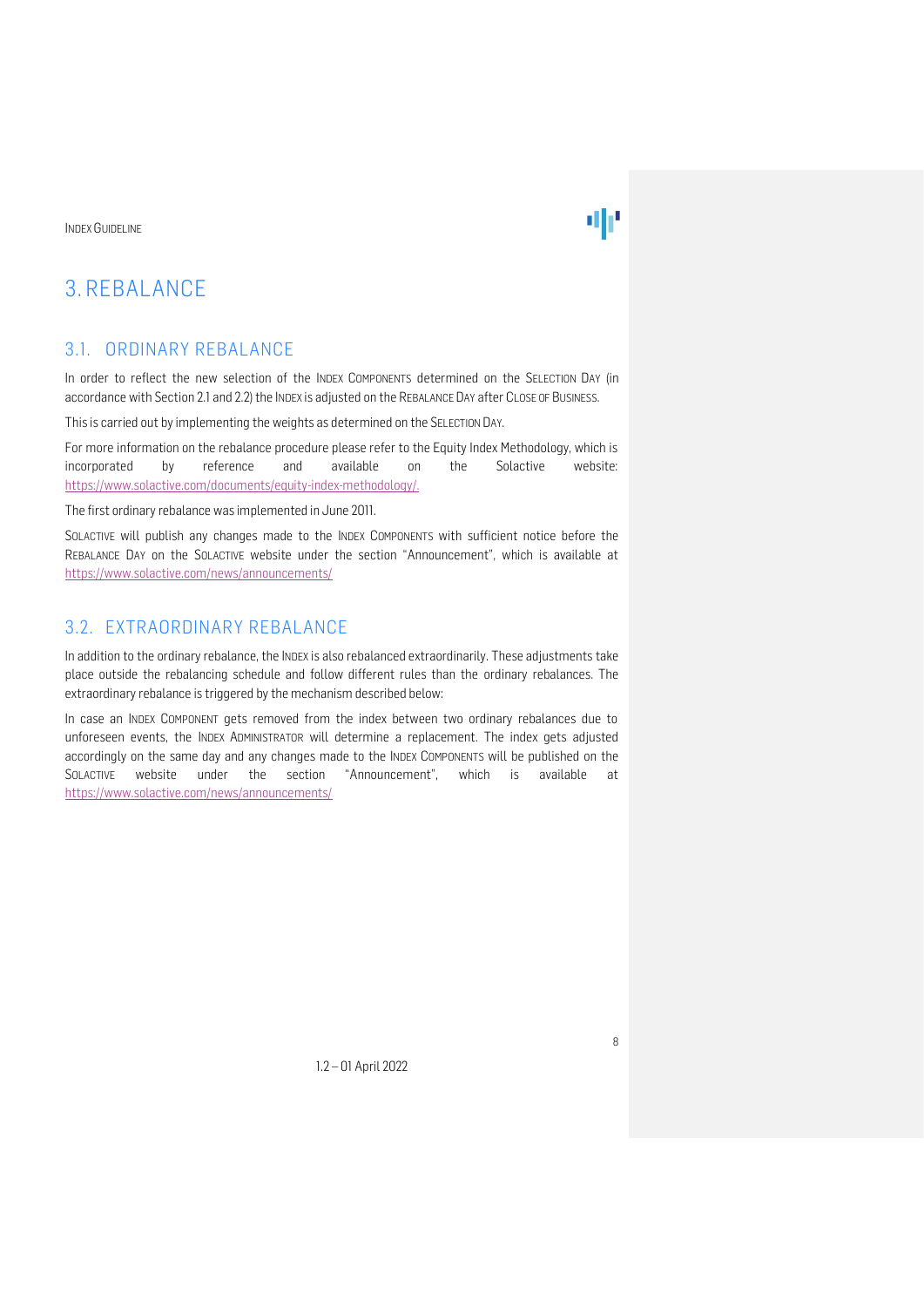### <span id="page-8-0"></span>4. CALCULATION OF THE INDEX

#### <span id="page-8-1"></span>4.1. INDEX FORMULA

#### The INDEX is calculated as a net total return Index.

The calculation is performed according to the Equity Index Methodology, which is available on the SOLACTIVE website: [https://www.solactive.com/documents/equity-index-methodology/.](https://www.solactive.com/documents/equity-index-methodology/) The standard index formula stipulates that the level of the INDEX changes based on the change of the prices of its INDEX COMPONENTS taking into account their weight in the INDEX and any currency conversion in case the price of an INDEX COMPONENT is quoted in a currency other than the INDEX CURRENCY.

Any dividends or other distributions are reinvested back into the INDEX COMPONENT paying the dividend or other distribution at the opening of the effective date (the so-called ex-date) of the payment of such dividend or other distribution.

A more detailed description of the mechanics of the index calculation formula can be found in the Equity Index Methodology under Section 1.2.

### <span id="page-8-2"></span>4.2. ACCURACY

The level of the INDEXwill be rounded to two decimal places. TRADING PRICES and foreign exchange rates will be rounded to six decimal places.

#### <span id="page-8-3"></span>4.3. ADJUSTMENTS

Under certain circumstances, an adjustment of the INDEX may be necessary between two regular REBALANCE DAYS. Such adjustment has to be made if a corporate action (as specified in Section 4.4 below) in relation of an INDEXCOMPONENT occurs. Such adjustment may have to be done in relation to an INDEXCOMPONENT and/or may also affect the number of INDEXCOMPONENTS and/or the weighting of certain INDEXCOMPONENTS and will be made in compliance with the Solactive Equity Index Methodology, which is incorporated by reference and available on the SOLACTIVE website: [https://www.solactive.com/documents/equity-index-methodology/.](https://www.solactive.com/documents/equity-index-methodology/)

SOLACTIVE will announce the INDEX adjustment giving a notice period of at least two TRADING DAYS (with respect to the affected INDEX COMPONENT) on the SOLACTIVE website under the Section "Announcements", which is available at https://www.solactive.com/news/announcements/. The INDEX adjustments will be implemented on the effective day specified in the respective notice.

**Field Code Changed**

d | | | | | |

1.2 – 01 April 2022

 $\overline{9}$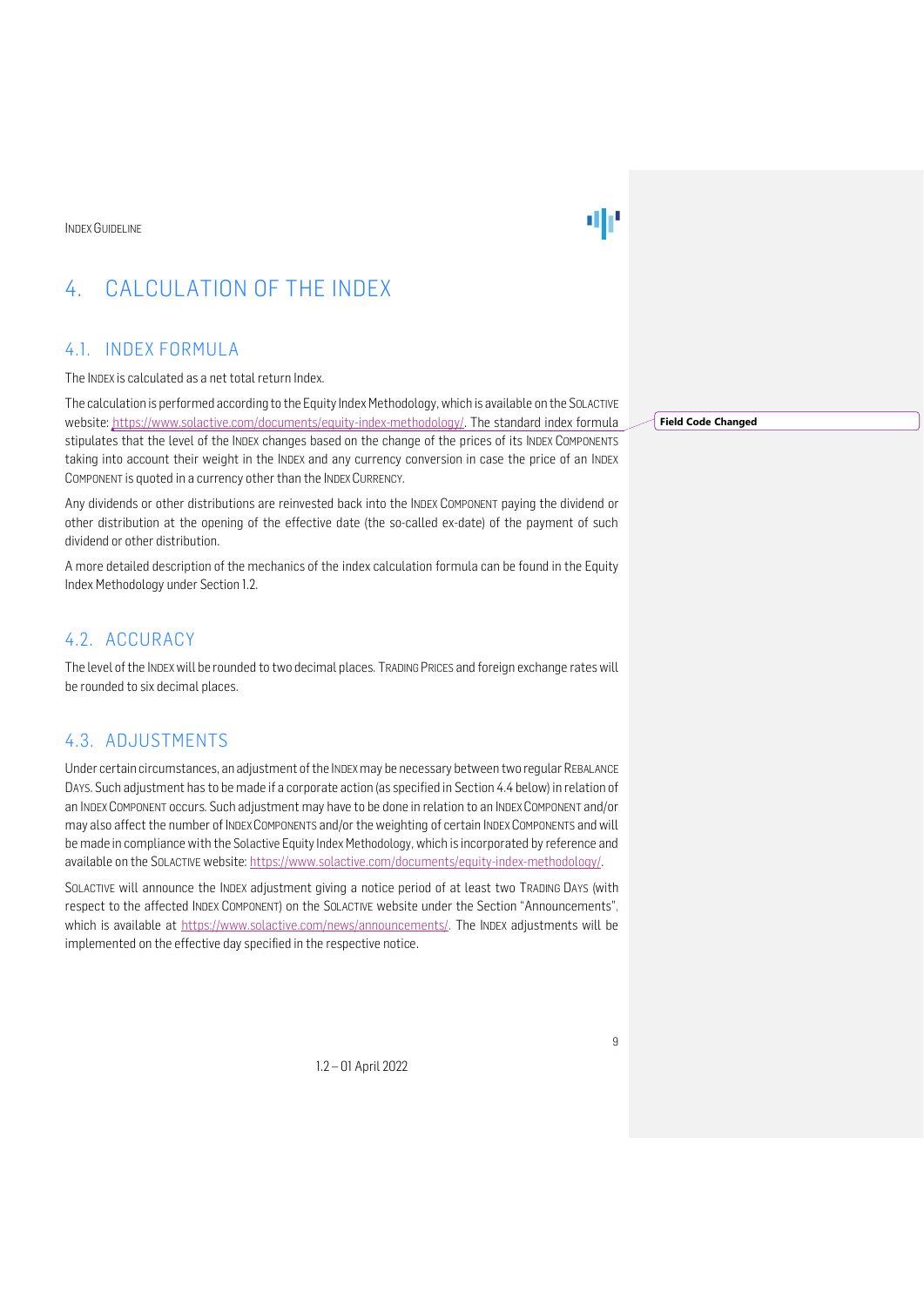

### <span id="page-9-0"></span>4.4. CORPORATE ACTIONS

As part of the INDEX maintenance SOLACTIVE will consider various events – also referred to as corporate actions –which result in an adjustment to the INDEX between two regular REBALANCE DAYS. Such events have a material impact on the price, weighting or overall integrity of INDEX COMPONENTS. Therefore, they need to be accounted for in the calculation of the INDEX. Corporate actions will be implemented from the cum-day to the ex-day of the corporate action, so that the adjustment to the INDEX coincides with the occurrence of the price effect of the respective corporate action.

Adjustments to the INDEX to account for corporate actions will be made in compliance with the Equity Index Methodology, which is available on the SOLACTIVE website: [https://www.solactive.com/documents/equity](https://www.solactive.com/documents/equity-index-methodology/)[index-methodology/.](https://www.solactive.com/documents/equity-index-methodology/) This document contains for each corporate action a brief definition and specifies the relevant adjustment to the INDEX variables.

While SOLACTIVE aims at creating and maintaining its methodology for treatment of corporate actions as generic and transparent as possible and in line with regulatory requirements, it retains the right in accordance with the Equity Index Methodology to deviate from these standard procedures in case of any unusual or complex corporate action or if such a deviation is made to preserve the comparability and representativeness of the INDEX over time.

SOLACTIVE considers following, but not conclusive, list of corporate actions as relevant for INDEX maintenance:

- $\geq$  Cash Distributions (e.g. payment of a dividend)
- $>$  Stock distributions (e.g. payment of a dividend in form of additional shares)
- $>$  Stock distributions of another company (e.g. payment of a dividend in form of additional shares of another company (e.g. of a subsidiary))
- $>$  Share splits (company's present shares are divided and therefore multiplied by a given factor)
- Reverse splits (company's present shares are effectively merged)
- $>$  Capital increases (such as issuing additional shares)
- $>$  Share repurchases (a company offer its shareholders the option to sell their shares to a fixed price)
- $>$  Spin-offs (the company splits its business activities into two or more entities and distributes new equity shares in the created entities to the shareholders of the former entity)
- $>$  Mergers & Acquisitions (transaction in which the ownership of a company (or other business organizations) are transferred or consolidated with other entities, e.g. fusion of two or more separate companies into one entity)
- $\geq 0$  Delistings (company's shares are no longer publicly traded at a stock exchange)
- $>$  Nationalization of a company (effective control of a legal entity is taken over by a state)
- $\geq$ Insolvency

1.2 – 01 April 2022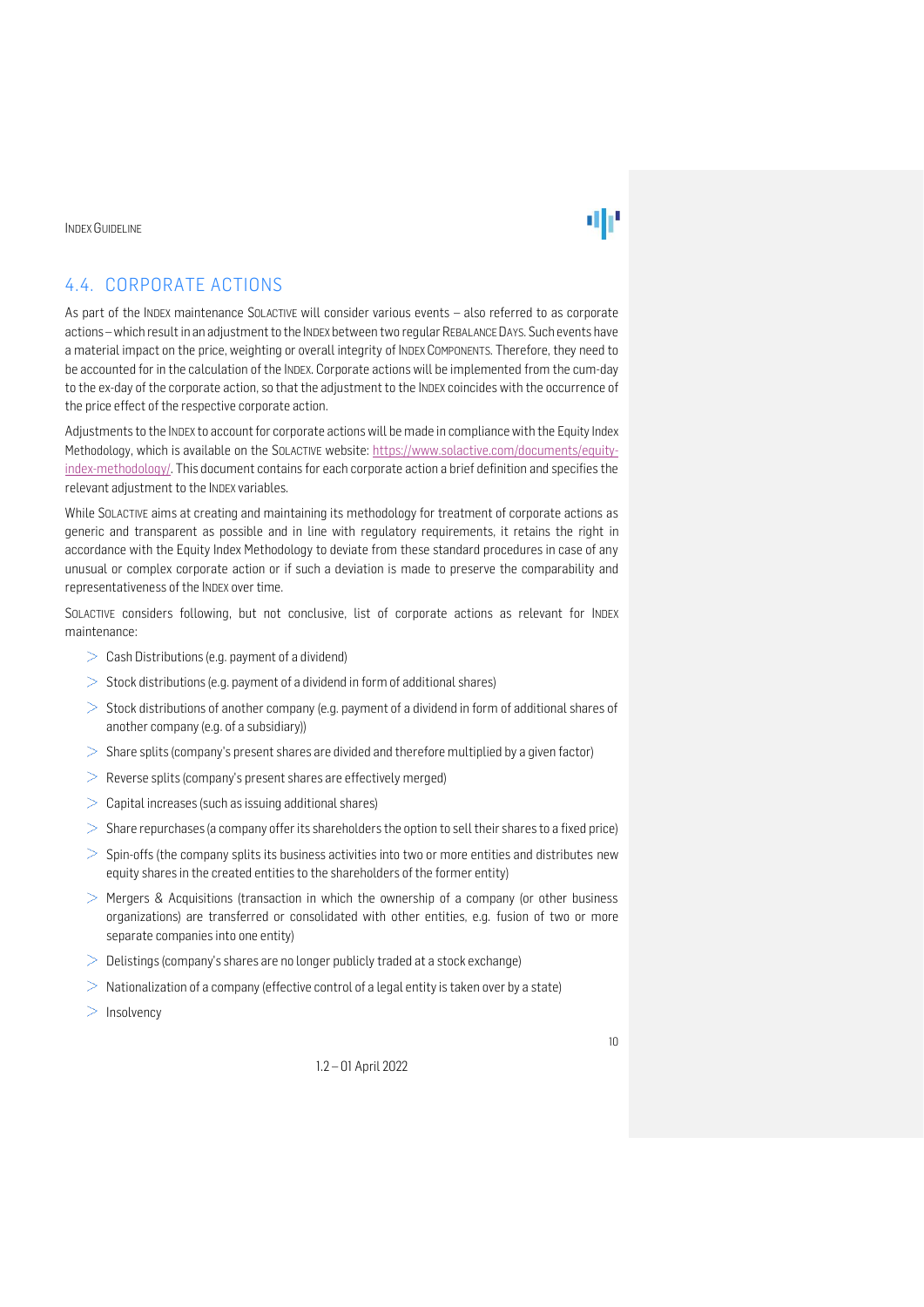

### <span id="page-10-0"></span>4.5. RECALCULATION

SOLACTIVE makes the greatest possible efforts to accurately calculate and maintain its indices. However, errors in the determination process may occur from time to time for variety reasons (internal or external) and therefore, cannot be completely ruled out. SOLACTIVE endeavors to correct all errors that have been identified within a reasonable period of time. The understanding of "a reasonable period of time" as well as the general measures to be taken are generally depending on the underlying and is specified in the Solactive Correction Policy, which is incorporated by reference and available on the SOLACTIVE website: [https://www.solactive.com/documents/correction-policy/.](https://www.solactive.com/documents/correction-policy/)

### <span id="page-10-1"></span>4.6. MARKET DISRUPTION

In periods of market stress SOLACTIVE calculates its indices following predefined and exhaustive arrangements as described in the Solactive Disruption Policy, which is incorporated by reference and available on the SOLACTIVE website: [https://www.solactive.com/documents/disruption-policy/.](https://www.solactive.com/documents/disruption-policy/) Such market stress can arise due to a variety of reasons, but generally results in inaccurate or delayed prices for one or more INDEXCOMPONENTS. The determination of the INDEXmay be limited or impaired at times of illiquid or fragmented markets and market stress.

1.2 – 01 April 2022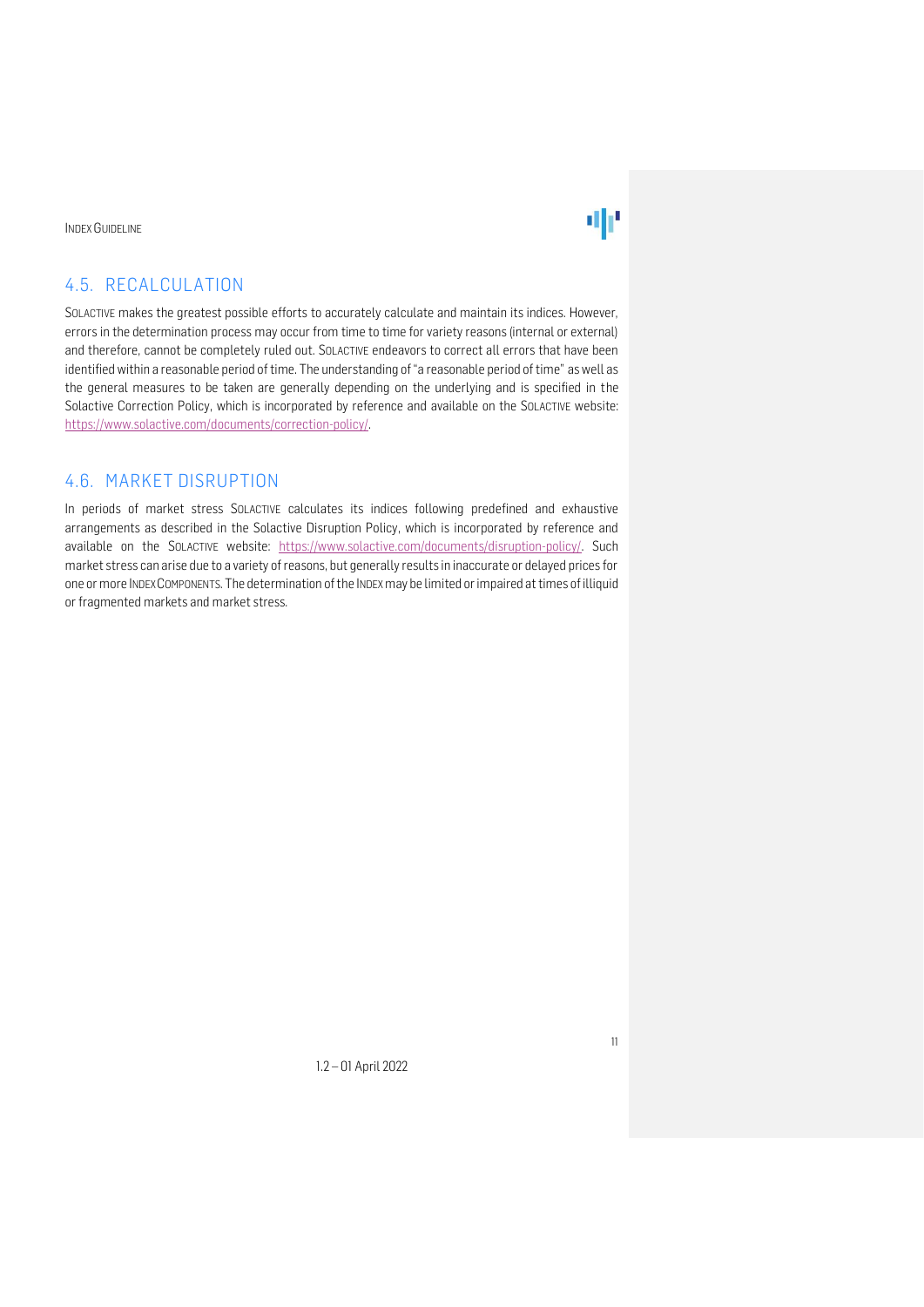### <span id="page-11-0"></span>5. MISCELLANEOUS

### <span id="page-11-1"></span>5.1. DISCRETION

Any discretion which may need to be exercised in relation to the determination of the INDEX (for example the determination of the INDEXUNIVERSE (if applicable), the selection of the INDEXCOMPONENTS (if applicable) or any other relevant decisions in relation to the INDEX) shall be made in accordance with strict rules regarding the exercise of discretion or expert judgement.

### <span id="page-11-2"></span>5.2. METHODOLOGY REVIEW

The methodology of the INDEX is subject to regular review, at least annually. In case a need of a change of the methodology has been identified within such review (e.g. if the underlying market or economic reality has changed since the launch of the INDEX, i.e. if the present methodology is based on obsolete assumptions and factors and no longer reflects the reality as accurately, reliably and appropriately as before), such change will be made in accordance with the Solactive Methodology Policy, which is incorporated by reference and available on the SOLACTIVE website: [https://www.solactive.com/documents/methodology-policy/.](https://www.solactive.com/documents/methodology-policy/)

Such change in the methodology will be announced on the SOLACTIVE website under the Section "Announcement", which is available at [https://www.solactive.com/news/announcements/.](https://www.solactive.com/news/announcements/) The date of the last amendment of this INDEX is contained in this GUIDELINE.

### <span id="page-11-3"></span>5.3. CHANGES IN CALCULATION METHOD

The application by the INDEX ADMINISTRATOR of the method described in this document is final and binding. The INDEXADMINISTRATOR shall apply the method described above for the composition and calculation of the INDEX. However, it cannot be excluded that the market environment, supervisory, legal and financial or tax reasons may require changes to be made to this method. The INDEXADMINISTRATOR may also make changes to the terms and conditions of the INDEX and the method applied to calculate the INDEX that it deems to be necessary and desirable in order to prevent obvious or demonstrable error or to remedy, correct or supplement incorrect terms and conditions. The INDEX ADMINISTRATOR is not obliged to provide information on any such modifications or changes. Despite the modifications and changes, the INDEX ADMINISTRATOR will take the appropriate steps to ensure a calculation method is applied that is consistent with the method described above.

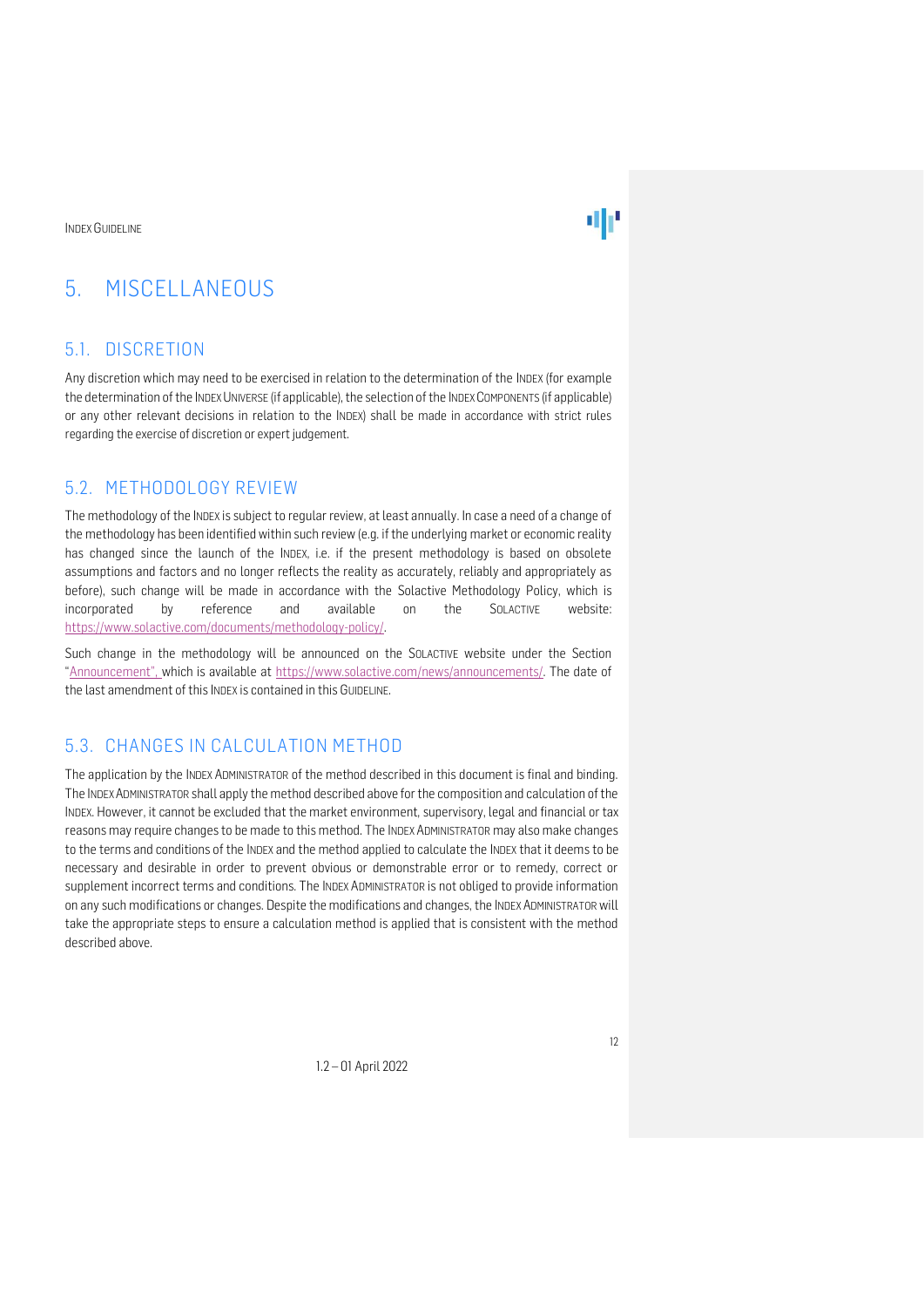

### <span id="page-12-0"></span>5.4. TERMINATION

SOLACTIVEmakes the greatest possible efforts to ensure the resilience and continued integrity of its indices over time. Where necessary, SOLACTIVE follows a clearly defined and transparent procedure to adapt Index methodologies to changing underlying markets (see Section 5.2 "Methodology Review") in order to maintain continued reliability and comparability of the indices. Nevertheless, if no other options are available the orderly cessation of the INDEX may be indicated. This is usually the case when the underlying market or economic reality, which an index is set to measure or to reflect, changes substantially and in a way not foreseeable at the time of inception of the index, the index rules, and particularly the selection criteria, can no longer be applied coherently or the index is no longer used as the underlying value for financial instruments, investment funds and financial contracts.

SOLACTIVE has established and maintains clear guidelines on how to identify situations in which the cessation of an index is unavoidable, how stakeholders are to be informed and consulted and the procedures to be followed for a termination or the transition to an alternative index. Details are specified in the Solactive Termination Policy, which is incorporated by reference and available on the SOLACTIVE website: [https://www.solactive.com/documents/termination-policy/.](https://www.solactive.com/documents/termination-policy/)

### <span id="page-12-1"></span>5.5. OVERSIGHT

An oversight committee composed of staff from SOLACTIVE and its subsidiaries (the "OVERSIGHT COMMITTEE") is responsible for decisions regarding any amendments to the rules of the INDEX. Any such amendment, which may result in an amendment of the GUIDELINE, must be submitted to the OVERSIGHT COMMITTEE for prior approval and will be made in compliance with the [Methodology](http://methodology/) Policy, which is available on the SOLACTIVE website: [https://www.solactive.com/documents/methodology-policy/.](https://www.solactive.com/documents/methodology-policy/)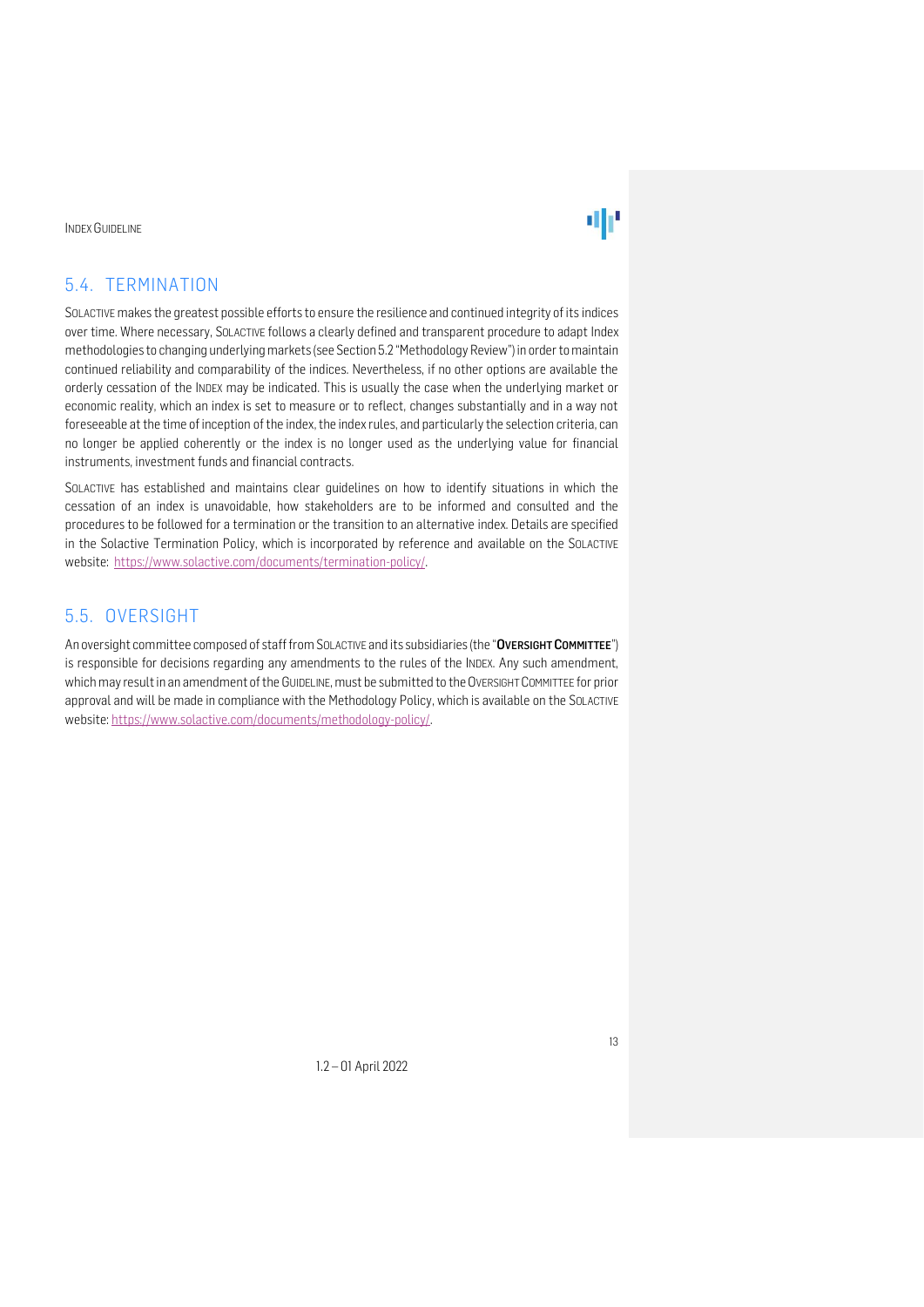### <span id="page-13-0"></span>6. DEFINITIONS

"AVERAGE DAILY VALUE TRADED" means, in respect of an INDEX COMPONENT, the sum of DAILY VALUE TRADED over the specified period divided by the number of TRADING DAYS that fall in the specified period.

"BENCHMARK REGULATION" shall have the meaning as defined in Section "Introduction".

"BMR" shall have the meaning as defined in Section "Introduction".

"CALCULATION DAY" is every weekday from Monday to Friday.

"CLOSE OF BUSINESS" is the calculation time of the closing level of the INDEX as outlined in Section 1.4.

The "CLOSING PRICE" in respect of an INDEX COMPONENT and a TRADING DAY is a security's final regular-hours TRADING PRICE published by the EXCHANGE and determined in accordance with the EXCHANGE regulations. If the EXCHANGE has no or has not published a CLOSING PRICE in accordance with the EXCHANGE rules for an INDEX COMPONENT, the last TRADING PRICEwill be used.

"DAILY VALUE TRADED" means, in respect of an INDEX COMPONENT and a TRADING DAY, the product of (i) the CLOSING PRICE of such INDEXCOMPONENT and (ii) the volume traded (measured as a number of shares) of such INDEX COMPONENT on the EXCHANGE during such TRADING DAY.

"E-COMMERCE" includes the buying and selling of goods and services via electronic means and systems, such as the internet or other computer networks. Companies that are involved in the creation and management of such platforms and networks are also considered to be active in the E-COMMERCE industry.

"EXCHANGE" is with respect to the INDEX and every INDEX COMPONENT, the respective exchange where the INDEXCOMPONENT has its listing as determined in accordance with the rules in Section 2.

"GUIDELINE" shall have the meaning as defined in Section "Introduction".

"INDEX" shall have the meaning as defined in Section "Introduction".

"INDEX ADMINISTRATOR" shall have the meaning as defined in Section "Introduction".

"INDEX COMPONENT" is each security reflected in the INDEX.

"INDEX COMPONENT REQUIREMENTS" shall have the meaning as defined in Section 2.2.

"INDEX CURRENCY" is the currency specified in the column "Currency" in the table in Section 1.2.

"INDEX UNIVERSE REQUIREMENTS" shall have the meaning as defined in Section 2.1.

"INDEX UNIVERSE" is the sum of all financial instruments which fulfill the INDEX UNIVERSE REQUIREMENTS.

"LIVE DATE" shall have the meaning as defined in Section 1.3.

"OVERSIGHT COMMITTEE" shall have the meaning as defined in Section 5.5.

"REBALANCE DAY" is the third Friday in June and December each year. If that day is not a TRADING DAY the REBALANCE DAY will be postponed to the immediately following TRADING DAY.

"SELECTION DAY" is the second Friday in June and December.

14

1.2 – 01 April 2022

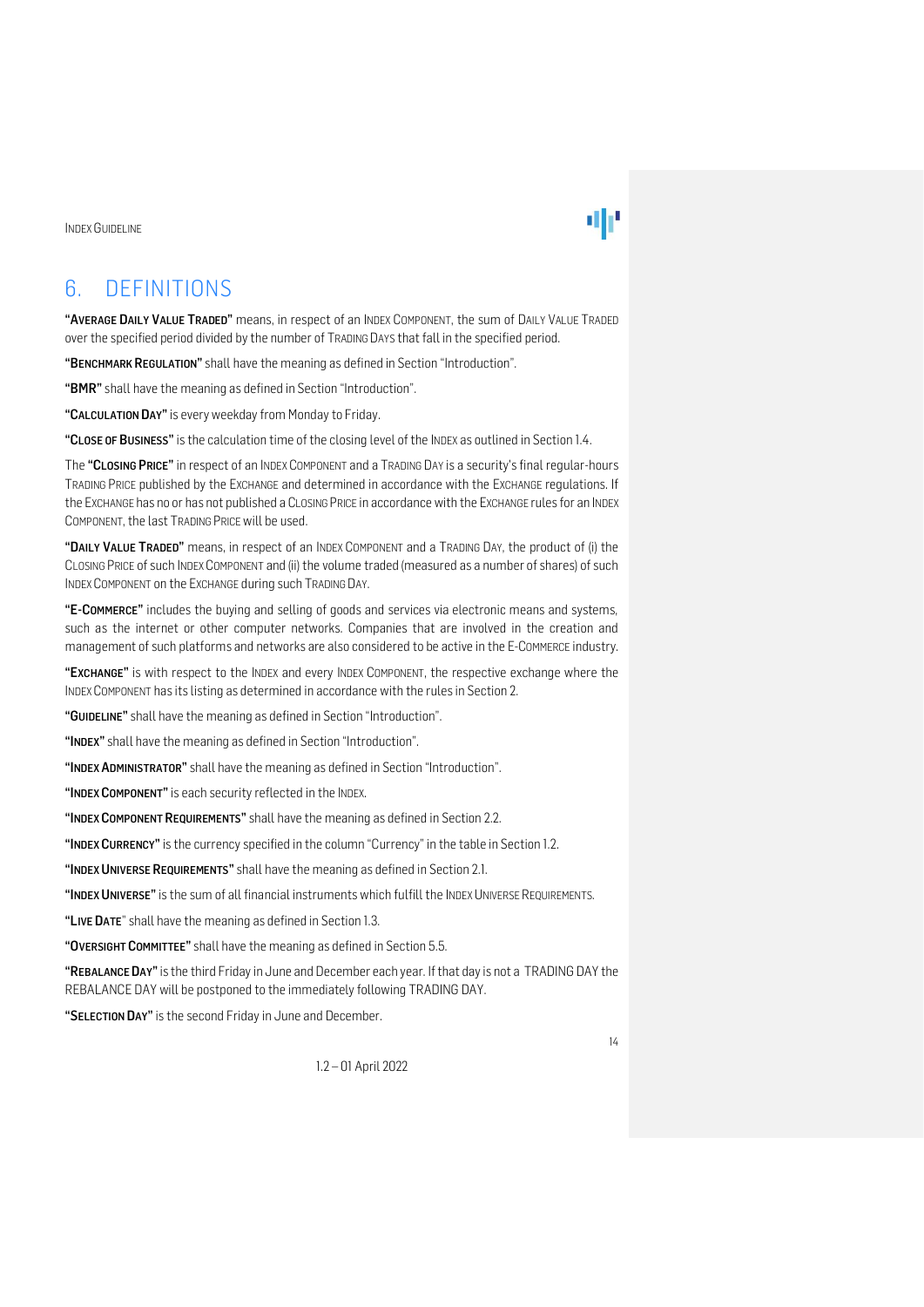# ΦF

The "SHARE CLASS MARKET CAPITALIZATION" is with regard to each of the securities in the INDEX on a SELECTION DAY the share class-specific market capitalization for any security in the INDEX UNIVERSE. It is calculated as the multiplication of the shares outstanding with the CLOSING PRICE of the share class as of the respective SELECTION DAY.

"SOLACTIVE" shall have the meaning as defined in Section "Introduction".

"START DATE" shall have the meaning as defined in Section 1.3.

"TRADING DAY" is with respect to an INDEX COMPONENT included in the INDEX at the REBALANCE DAY and every INDEXCOMPONENT included in the INDEX at the CALCULATION DAY immediately following the REBALANCE DAY (for clarification: this provision is intended to capture the TRADING DAYS for the securities to be included in the INDEX as new INDEX COMPONENTS with close of trading on the relevant EXCHANGE on the REBALANCE DAY) a day on which the relevant EXCHANGE is open for trading (or a day that would have been such a day if a market disruption had not occurred), excluding days on which trading may be ceased prior to the scheduled EXCHANGE closing time and days on which the EXCHANGE is open for a scheduled shortened period. The INDEX ADMINISTRATOR is ultimately responsible as to whether a certain day is a TRADING DAY.

The "TRADING PRICE" in respect of an INDEX COMPONENT and a TRADING DAY is the most recent published price at which the INDEX COMPONENT was traded on the respective EXCHANGE.